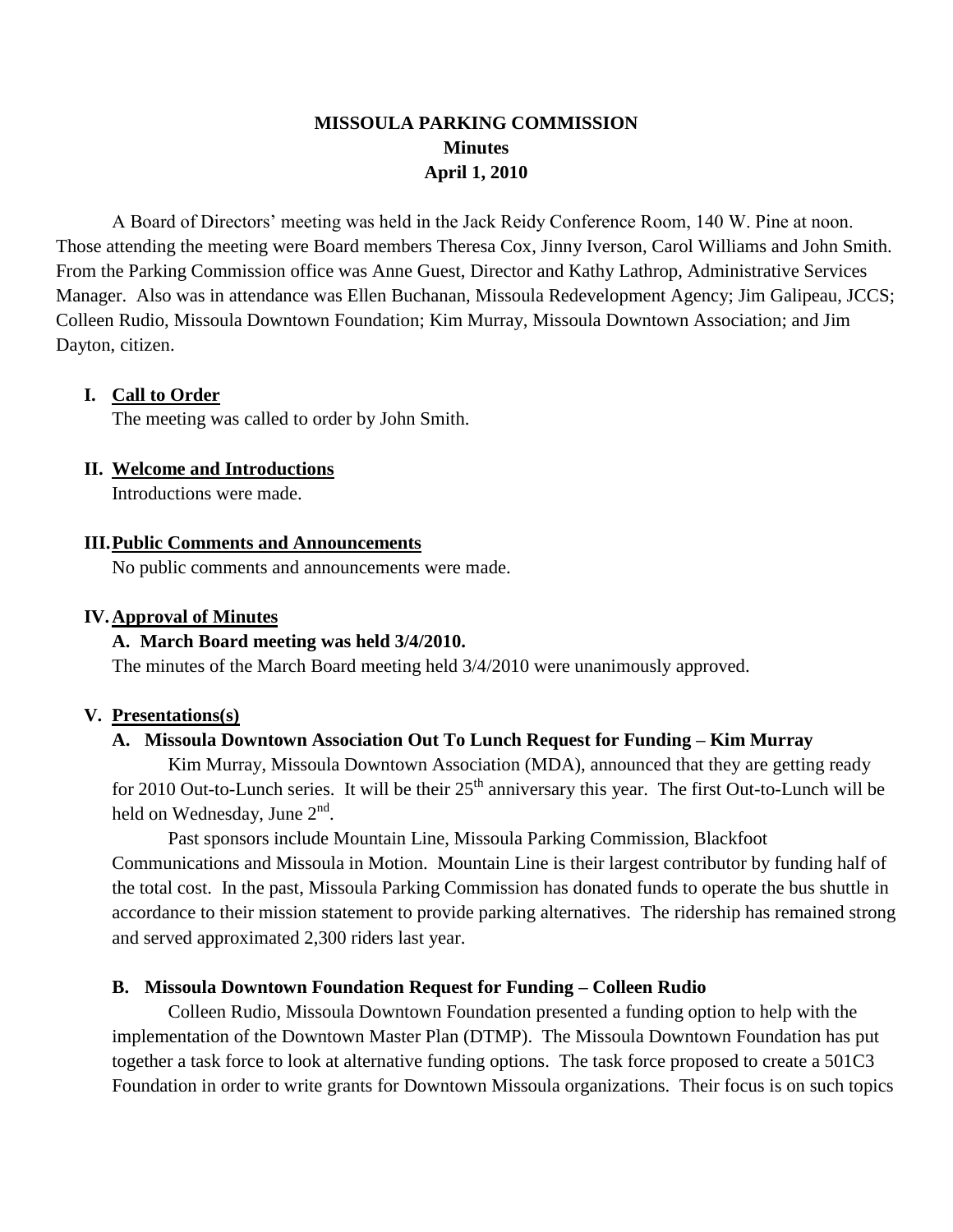as culture, education and charitable organizations. They looked at four cities (Spokane WA, Albuquerque NM, Denver CO and Billings MT) to create their Foundation. They primarily looked at Spokane's model and economic development.

It was questioned by Theresa Cox as how this will benefit Missoula Parking Commission and how it fits in with the mission statement. It was discussed that it will eventually alleviate funding requests from other Missoula organizations by providing alternative funding sources through grants as well as giving the Parking Commission alternative funding sources.

### **VI. Action Items – None**

#### **A. Missoula Downtown Association Out To Lunch Request for Funding – Kim Murray**

Kim Murray, Missoula Downtown Association (MDA) asked for the continued support from the Parking Commission in the amount of \$1,500. Last year's donation from the Parking Commission was \$2,200. It was \$700 higher than this year's request. The costs were adjusted down partially due to reduced fuel costs and past down to the Parking Commission. Kim stated that the MDA greatly appreciates the Parking Commission's involvement. **The Board unanimously approved the request to fund \$1,500 for the Missoula Downtown Association's Out To Lunch program.**

#### **C. Missoula Downtown Foundation Request for Funding – Colleen Rudio**

Colleen Rudio, Missoula Downtown Foundation requested a one time contribution from the Parking Commission in the amount of \$500. They had requested the same amount from three other organizations (Business Improvement District (BID), Missoula Downtown Association (MDA) and Missoula Area Economic Development Corporation (MAEDC). The formal request of donations would be used as seed money to start up the foundation. **The Board unanimously approved the request to fund the Missoula Downtown Foundation \$500.**

#### **A. Non-action Items**

#### **A. New Business**

### **1. Missoula Parking Commission Ordinances – Anne Guest**

Anne Guest, Missoula Parking Commission stated that she has not received the new language from the City Attorney's office. However she felt that the issue should be discussed and reviewed for future reference. The ordinances were previous reviewed 3 to 4 times but nothing was finalized. It became difficult because the language included new fine rates and how collections should be handled. The current ordinances indicate that the Municipal Court would handle the collection of violations and place the money into the general fund. As to date, this process had not been followed. The Parking Commission has a very efficient process and guidelines to handle violations.

The Parking ordinances' language needs to be cleaned and fine tuned. There are approximately 15 to 20 changes that need to be made. It was mentioned that this would be good educational process for the City Council members.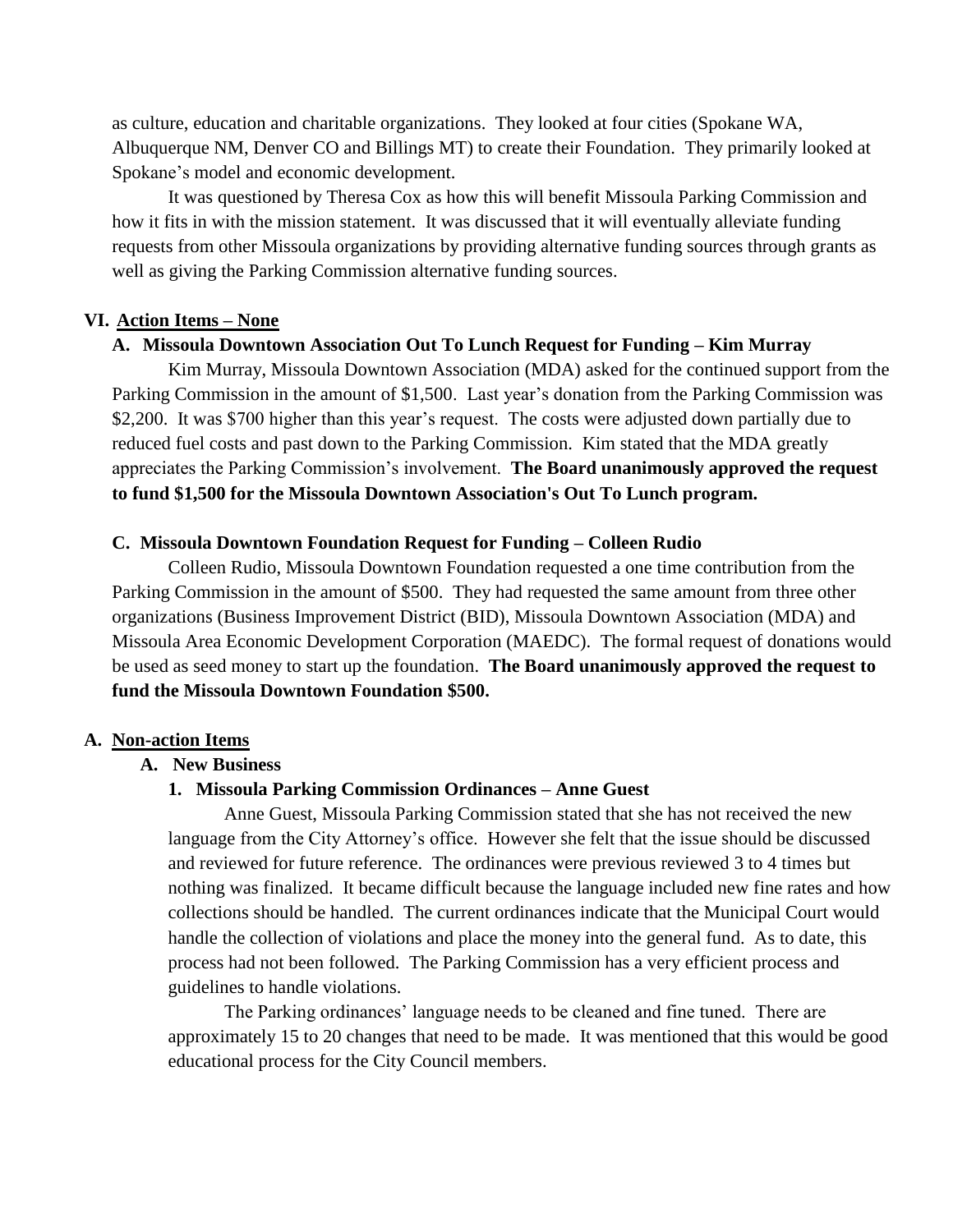Anne reiterated that the Parking Commission needs City Council approval for only the expansion of jurisdiction and increase of fines.

#### **2. Lease Lot Rates – Anne Guest**

Anne Guest reviewed the Parking Advisory Committee (PAC) proposed summary of new least lot rates and a comparison to the current rates. This item is next on the PAC agenda on implementing the Downtown Master Plan. The PAC understands the importance to increase lease rates and maintain the rates in proportion with other parking options in Missoula. They will review the lease lot rates next month and come up with a recommendation to the Board. Then the Board can make their decision and set aside the task item for the next item.

The last increase was three years ago and previously the rates were raised in a five year progression at \$5 per year. If lease rates were increased there will be a shift of parking habits as seen in the past. It was noted that the private sector charges closer to market rates of the land that is being leased than the does the Parking Commission.

#### **B. Old Business**

#### **1. Parking Advisory Committee (PAC) – Anne Guest**

Anne Guest mentioned that there has been good interest resulting from the Parking Advisory Committee (PAC). The Committee recently met on 3-30-10 and discussed Central Park rate structure with the first hour free. She reported to them the discussion held at the Parking Commission Board of Directors' meeting on 3-4-10. Several PAC members expressed appreciation that their discussions are being reported back to the MPC Board.

Anne also gave an introduction to the forth coming ordinances changes and a little about the history of this effort. This topic will be discussed at the next PAC meeting.

Lease lot rates were also discussed generally and again, will be addressed in more detail and the next meeting.

#### **2. Front Street Parking Structure Update – Anne Guest**

Anne Guest stated that First Interstate Bank (FIB) is in the final stages of negotiations with Holiday Inn. The process is continuing to be challenging due to new language being added and old issues brought back. The buy/sale agreement should be signed by the end of the week.

John Smith brought his legal expertise to use by reviewing the 25 page document. He stated that negotiations began two years ago. Missoula Parking Commission has a verbal agreement with FIB to purchase the land after buy/sale is finalized between FIB and Holiday Inn. However, FIB has control over the property but it is highly unlikely that they will go on their own.

In his absence, Rod Austin (BID) requested that Anne Guest bring forth to the Board his opinion that the Parking Commission make the sale of the Holiday Inn property to the FIB contingent upon a completed agreement between the Parking Commission and FIB. The Board